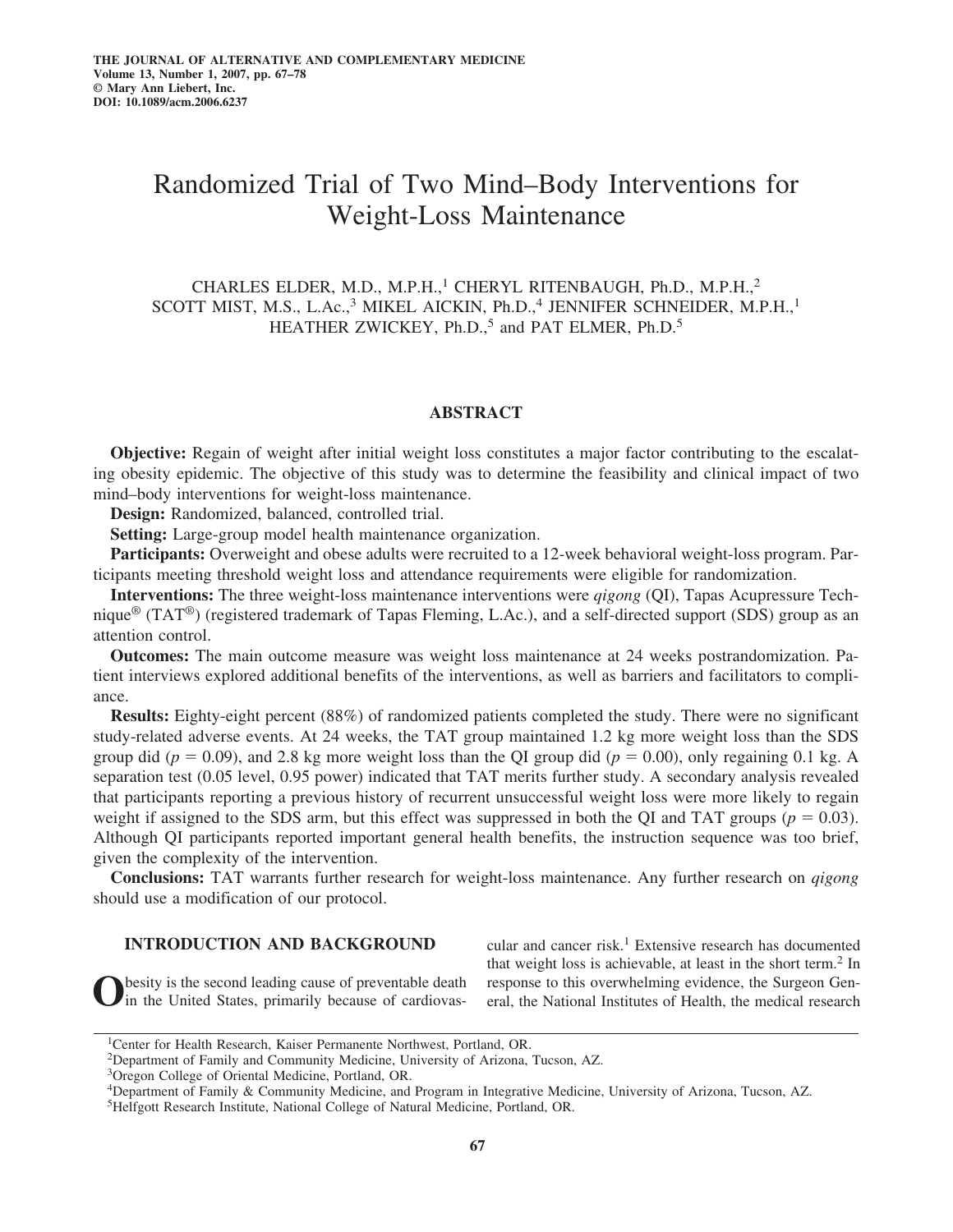community, and professional organizations recommend weight control and increased physical activity as core components of treatment guidelines for hypertension, hyperlipidemia, type 2 diabetes, and cancer prevention.3,4 Despite these efforts, however, the obesity epidemic continues to affect more than 100 million Americans.

A major factor contributing to this escalating epidemic is weight regain after initial weight loss, which is disappointingly common. The most promising traditional strategies to prevent regain involve continued behavioral intervention with frequent contacts,<sup>5</sup> which is a high-cost strategy that is unlikely to be widely implemented and one that is not acceptable to many patients. To combat successfully the obesity epidemic, clinicians and health care systems need effective and feasible options to help individuals maintain weight loss.

Traditional Chinese Medicine (TCM) offers a variety of mind–body approaches to health maintenance and promotion. In theory, such approaches could reduce stress, control cravings, and improve mental focus. In addition, complementary and alternative medicine (CAM) approaches remain popular and appealing among patients. There is, however, scant evidence to support the use of such modalities for weight-loss maintenance.<sup>6</sup>

We conducted an early-phase feasibility study of two mind–body interventions from the TCM tradition: Tapas Acupressure Technique® (TAT®; a registered trademark, of Tapas Fleming, L.Ac.), and *qigong* (QI). We sought to determine which intervention might warrant further phase 2–3 studies by addressing the following issues: (1) feasibility, recruitment, adherence, and barriers; (2) delivery of the interventions, and modifications to enhance efficacy and compliance; (3) possible effect size compared with attention control, and modulation of other common predictors of weight maintenance; and (4) any additional benefits.

#### **MATERIALS AND METHODS**

#### *Study design*

The overall study design is summarized in Figure 1. Participants attended a 12-week weight-loss intervention. Those meeting threshold weight-loss requirements and adherence targets were then randomized to one of three weight-loss maintenance interventions. These interventions were delivered during a 12-week period immediately postrandomization. Data collection for outcomes took place at 12 and 24 weeks after randomization.

## *Participants*

Participants were recruited from the community using local community advertising and e-mail contact with Kaiser Permanente Northwest employees. Interested participants attended an information and screening session. The study inclusion criteria allowed for men and women ages 18–80. Women eligible for the study had a body–mass index (BMI) of 25–35 kg/m<sup>2</sup> at screening, while men had a BMI of 25–40  $kg/m<sup>2</sup>$ . To be eligible for randomization, participants had to live in the Portland metropolitan area, complete the weight loss program, attend 75% of weight-loss sessions, lose at least 3.5 kg in the weight-loss program, and be willing to accept random assignment to any of the three weight-loss maintenance arms. Participants were excluded because of medical conditions or treatments that might contraindicate using a diet and exercise weight-loss treatment including cancer; significant gastrointestinal disease inappropriate for diet and physical activity intervention; diabetes; taking prescription medication for high blood pressure or high cholesterol; psychiatric hospitalization during the past 2 years;



**FIG. 1.** Study design. TAT®, Tapas Acupressure Technique® (registered trademarks of Tapas Fleming, L.Ac.).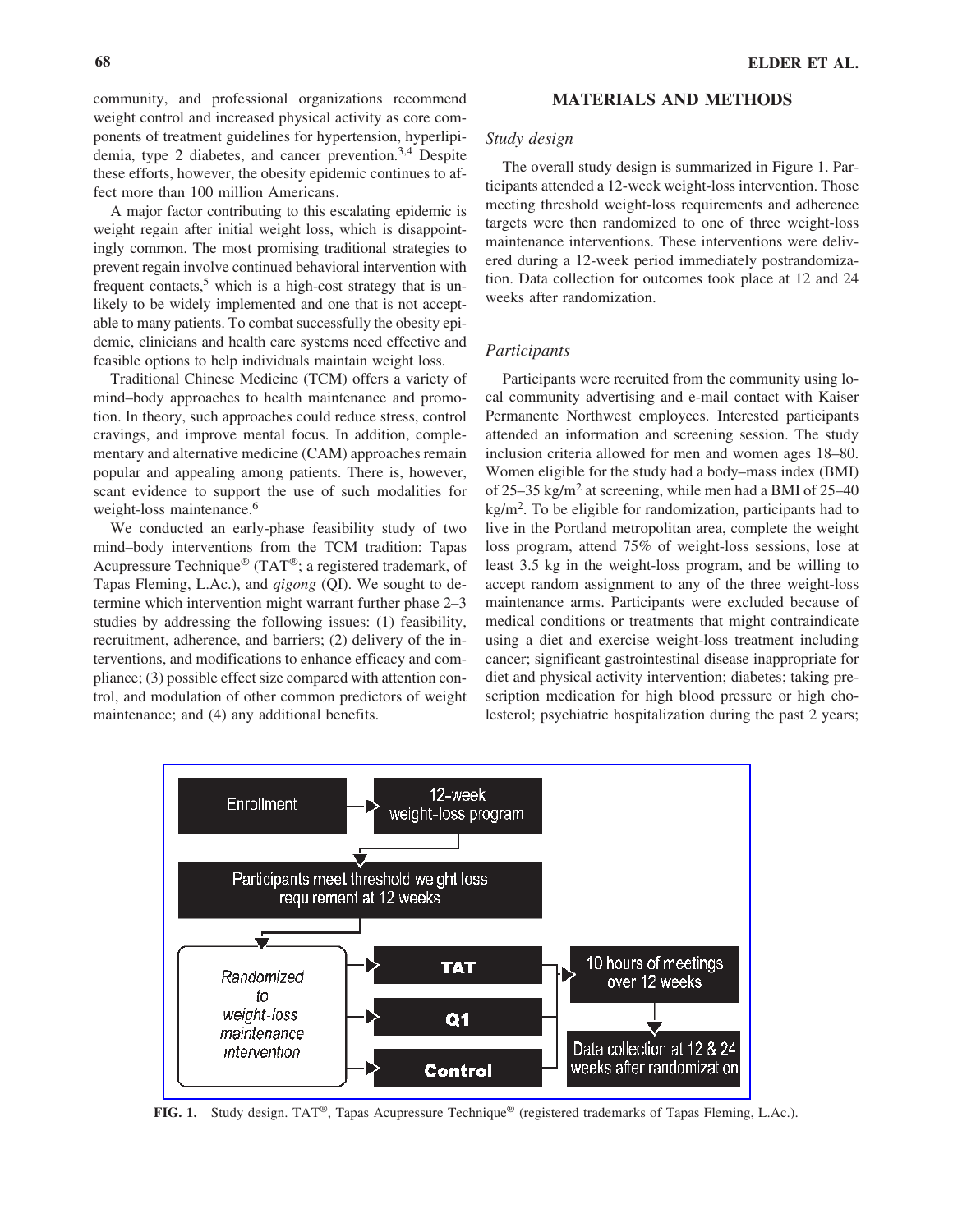taking medication for psychosis or manic-depression; congestive heart failure; cardiovascular disease (stroke, myocardial infarction, coronary artery bypass graft, arteriosclerotic cardiovascular disease); taking weight-loss medications currently or within the past 6 months; liposuction in the past 12 months; and previous history of bariatric surgery. Participants were also excluded because of a previous history of CAM weight-loss treatment; current acupressure; *qigong*; or acupuncture treatment; reported consumption of more than 21 alcoholic drinks per week; weight change of more than 10 pounds during the 6 months prior to the initial screening; pregnancy; current breast-feeding or planning pregnancy prior to the end of participation; current participation in another clinical trial; or household member of another participant in the study.

Participants signed consent forms and filled out baseline questionnaires at the first screening visit. Patients who qualified were then randomized to a weight-loss maintenance intervention based on their scheduling preferences at the second screening visit.

Participants were weighed for a second measurement at the completion of the 12-week weight-loss class. Those participants who lost at least 3.5 kg were invited to participate in the treatment phase of the study. Participants completed questionnaires and were randomized to one of three weight maintenance arms. The Kaiser Permanente Committee for the Protection of Human Subjects approved this study.

#### *Interventions*

*Weight-loss program.* All participants received the same initial 12-week group weight-loss intervention, called "Freedom from Diets." Freedom from Diets is a program of the Kaiser Permanente Northwest Health Education Department and is currently delivered to about 700–1000 individuals per year. This state-of-the-art program incorporates behavioral, social support, and motivational theories into the curriculum. It is delivered in a group setting and utilizes group discussion and peer support. Sessions last approximately  $1\frac{1}{2}$ hours. The program includes problem-solving skills; food preparation and shopping; self-monitoring of diet, activity, weight, and behaviors; social support; self-efficacy; and physical activity. Center for Health Research investigators originally developed this program.<sup>7</sup> From available data, mean weight loss is approximately 1.2 lb per week, or 10 to 14 pounds during 12 weeks; average attendance at each group session is about 80%. These data are comparable to results reported in the literature.5

*Weight-loss maintenance study interventions.* For the weight-loss maintenance portion of the study, eligible participants were randomized to one of three weight-loss maintenance interventions: QI, TAT, or self-directed support (SDS). The three arms were matched for intensity of contact, with each maintenance intervention providing 10 hours of group-based contact time distributed during the first 12 weeks of the maintenance phase.

*Qigong Intervention (QI). Qigong* is an ancient healing discipline and in China is referred to as the jewel of TCM. It is a discipline consisting of breathing and mental exercises; these are usually combined with physical exercises. *Qigong* balances the subtle energy system in the body described in the theories of TCM.<sup>8</sup> *Qi* is the term for the vital energy and life force in our bodies, as well as for breath. *Gong* can be translated as "work" or "discipline." *Qigong* has been defined in many ways, including "air energy," "breath work," and "energy work." According to TCM theories, a vital energy system exists in the body, through which flows *qi*, the life force. The system's pathways are called meridians or channels. When energy is flowing through this system at normal levels and in balance, the body stays healthy and resistant to disease, and can activate its own healing. When imbalances or blockages occur, the physiology is affected. If a person is healthy, various TCM approaches can be practiced to maintain health. If a person is ill, the person can regain health by reestablishing a normal balance in the energy system. All of the treatment modalities in TCM are designed to achieve this harmony, and *qigong* is considered to be its most powerful method.

For this protocol (Qigong Intervention (QI)), the specific Qigong techniques included:<sup>9</sup>

- 1. *Shaking* (5 minutes)—Participants learned how to begin opening the body's meridians and connect with universal energy.
- 2. *Movements* (18 minutes)—Movements were focused on increased communication and exchange with universal energies, thereby enhancing an individual's vitality. These included a seven-step protocol for opening the five directions, as well as instruction in "flying dragon" and "playing with the wave" movements.
- 3. *Harvest the energy method* (5 minutes)—Participants learned basic *qigong* closing methods (involving *qi* massage) to consolidate and maintain the results of the exercises. The steps included nourishing the eyes, washing the face, combing the hair, nourishing the ears, strengthening the teeth, and harmonizing the *qi*.

The protocol was developed and taught by Zhongxian Wu, 17th-generation lineage holder of the Wudang Dragon Gate and 7th-generation lineage holder of the *Emei Zhen Gong* style of *qigong*.

*Tapas Acupressure Technique (TAT).* Acupressure was developed as a system of treatment more than 5000 years ago. Acupressure points are places on the skin that are especially sensitive to bioelectrical impulses in the body and conduct these impulses readily. Asian cultures envision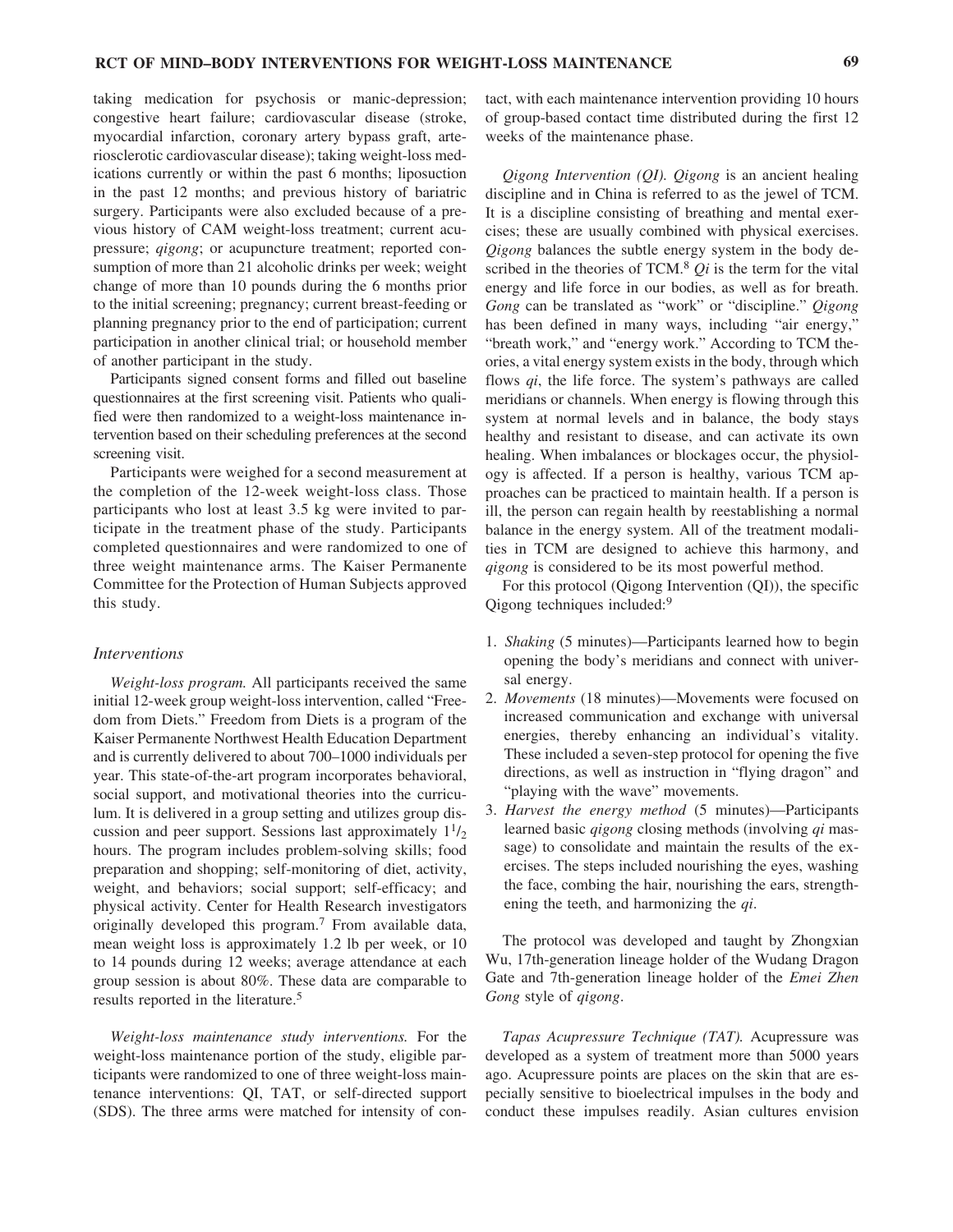these points as junctures of special *qi*-carrying pathways. Stimulating these points with pressure, needles, or heat produces changes in the energy flows within and around the body that promote healing, relieve pain, and alter the chemical balance within the body and mind.

The TAT procedure<sup>10</sup> combines acupressure with specific mental focuses, altering the energy patterns stored in the body.

For the purposes of this trial, the general instructions to patients were to:

- 1. Identify the belief or action that is hindering weight loss/maintenance.
- 2. Focus on that negative image while holding the TAT pose: specifically, applying pressure to acupuncture points GB21, BL1, and *Yin Tang* for 30 seconds. These points are located just medial to the eyes, above the nose, and behind the head.
- 3. Transition the focus onto the opposite positive image while holding the same points for an additional 30 seconds.
- 4. Hold the TAT pose while focusing on, "all the origins of this problem are healing now."
- 5. Hold the TAT pose while focusing on, "all the parts of me that got something out of having this problem are healing now."
- 6. Forgive everyone you have blamed for the problem, and ask forgiveness of everyone who has been hurt because of the problem.

Daily practice as needed was advised.

The protocol was developed by Tapas Fleming, L.Ac., and was taught by a licensed acupuncturist.

*Control intervention: Self-Directed Support (SDS).* In the control group, the first maintenance session reviewed written materials providing a general overview of weight-loss maintenance strategies. Subsequent sessions consisted of maintenance support groups, providing opportunities to ask questions of the class leader and share experiences. Although these support meetings were facilitated, the participants largely directed the content of these sessions.

#### *Outcome measures*

The main quantitative outcome measure was weight change, with weight assessed at randomization, and at 12 and 24 weeks postrandomization. Weight was measured with subjects wearing light indoor clothes and without shoes by a high-quality digital scale at each measurement visit. Scales are calibrated annually by the Bureau of Weights and Standards and quarterly by study personnel using standard weights. Staff are trained and certified to use the scale and measure weight according to study protocol.

Several additional psychosocial constructs, discussed in the following sections, were measured prior to randomization to determine whether the CAM interventions might modulate their potential impact on weight.

 $Absorption$ . Absorption<sup>11</sup> can be defined as an openness to experiencing emotional and cognitive alterations across a variety of situations. We used the Tellegen Absorption Scale, $12$  a widely used research measure.

*Expectancy.* Patients were asked to rate (on a scale of 1–5) how helpful they thought each of the CAM interventions would be for managing weight prior to enrollment in the weight-loss class.

*Social support.* Social support was measured using a scale adapted from the Medical Outcomes Study, which assesses the individual's perception of how supportive others are being and how available they are to aid in coping with stressful life events, strain, and hassles. This shortened version was also used in the Women's Health Initiative.<sup>13</sup>

*Depression.* Depression was assessed using the Center for Epidemiologic Studies Depression Scale, a general measure of depressive symptoms used extensively in research stud $i$ es.<sup>14</sup>

*Weight loss history.* Patients were asked to report how often they had previously attempted weight loss, and how much weight they had been able to lose in the past, prior to enrollment in the weight-loss class.

# *Sample size, blinding, and randomization*

The sample size of approximately 90 was determined by funding limitations and other practical considerations, as is typical for an early-phase clinical trial. Generally, a comparison-of-means test with 30 individuals per group would have power 85% to detect a relatively large effect size of 0.77, although the method we used here was somewhat more powerful. The study was single-blinded from the standpoint of the main clinical outcomes. Although it was not possible to blind patients to their treatment assignment, personnel weighing the patients were blinded to the treatment assignments.

Treatment was determined by design-adaptive allocation,  $15,16$  with balance obtained for gender, age, race, weight at enrollment, and first-stage weight loss. The Consolidated Standards of Reporting Trials (CONSORT) statement<sup>17</sup> has asserted that such a balancing scheme is equivalent to randomization. The allocation was done by a project manager who was blinded to participant identity, and the project staff arranging the subsequent visits were completely blinded to the allocation process.

#### *Statistical methods*

The primary descriptive analyses presented means and standard deviations of weights at the start and end of each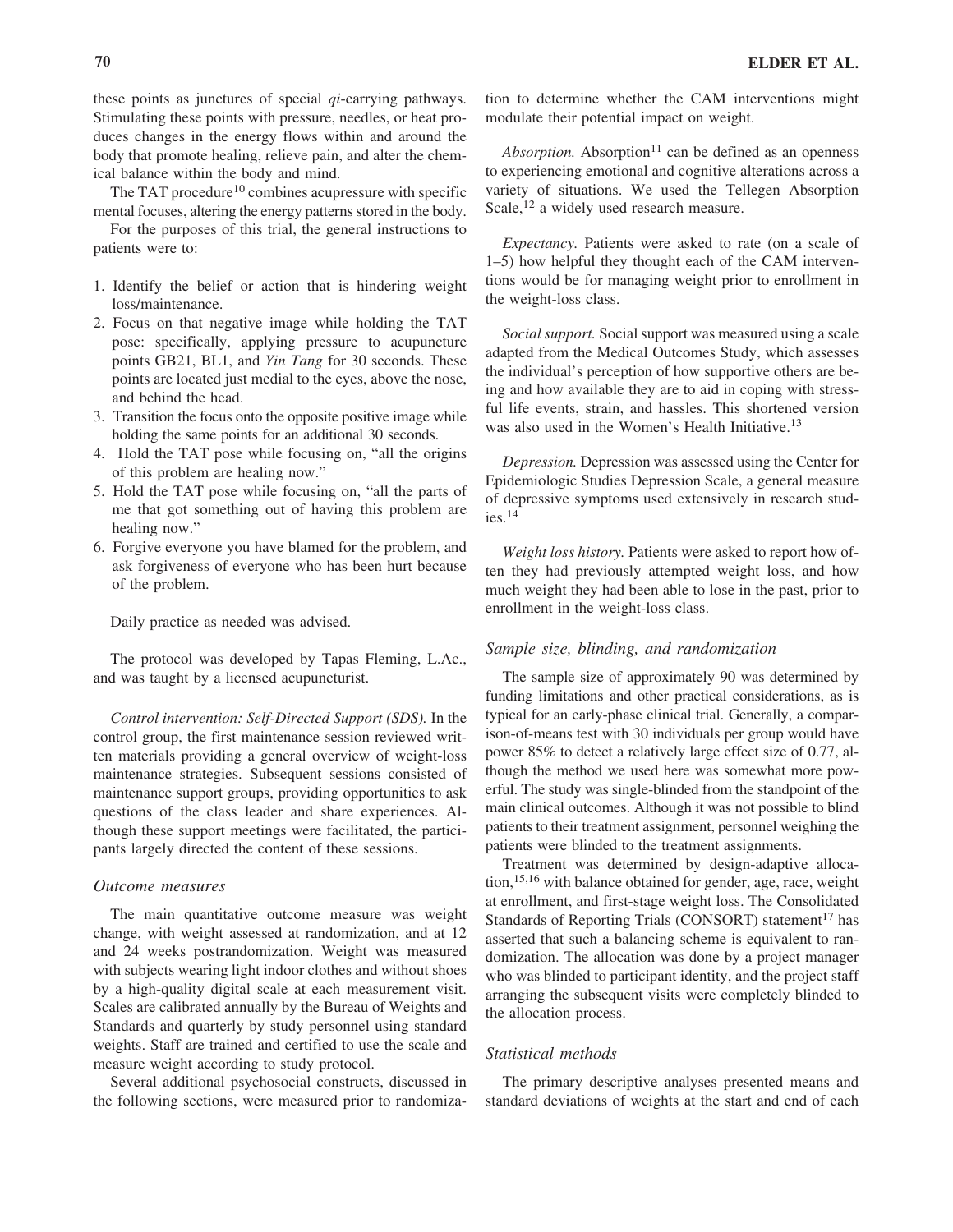study period (enrollment to randomization, randomization to 12-week follow-up, and randomization to 24-week follow-up). This display was necessary for clarity, because the number of analyzable participants over each segment differed. The inferential analysis employed the conditionalchange model (analysis of covariance),  $18$ in which change in weight during one of the above periods is regressed on weight at the start of the period, on indicators of the TAT and QI treatment groups, and on the balancing factors. We investigated whether the TAT or QI treatments modulated the effects of other factors on weight change in a secondary, exploratory analysis. The statistical model was

$$
dw = \beta_0 + \beta_1 w_0 + \beta_T TAT + \beta_Q QI + \beta_X X + \beta_{XT} X * TAT + \beta_{XQ} X * QI + e
$$

where dw is weight change, w0 is weight at the start of the period, X is the predictive factor in question, and TAT and QI are indicators of the CAM treatment groups. Thus,  $\beta_{XT}$ and  $\beta_{XQ}$  measure change in the slope of X in predicting dw, relative to the slope in the controls, which is  $\beta_X$ .

Because this was a Phase I study, statistical significance of treatment effects may be less important than a determination of whether there is a sufficient indication to carry out further research on the treatment. For this analysis, we used separation tests.<sup>19</sup> This amounts to computing a value  $\Delta =$ 1.645\*SDE (where SDE is the standard deviation of the treatment effect), and then declaring an indication for (or against) further research if the estimated effect lies above  $+\Delta/2$  or below  $-\Delta/2$ , with no indication if it lies between them. This is a test of the hypothesis of an effect of  $-\Delta/2$ versus  $+\Delta/2$  with both statistical errors set at the 0.05 level.

#### *Qualitative methods*

In-depth, semistructured, face-to-face interviews were conducted with a subsample of participants in the study. Interviews were conducted at the end of the weight loss maintenance interventions. The goal of the interviews was to explore broadly participants' experiences in the two CAM weight-maintenance protocols.

Participants were consented for the in-depth interviews when they consented to the original study. Upon completion of the maintenance interventions, a list of participants who had completed either the TAT or QI sessions was produced. Participants were contacted from this list for an in-depth interview with the goal of obtaining a total of 10–12 interviews. We preferentially interviewed those with the highest attendance rates to gain insight as to what enabled their compliance. Based on the literature and the authors' prior experience designing and conducting in-depth interviews,  $20-22$  we estimated that conducting approximately 10–12 in-depth interviews with study participants would generate an adequate quantity of data for comparing and contrasting participants' experiences with the QI and TAT protocols.

The interviews were held either at the Center for Health Research or at a location identified as convenient by the participant. Interviews lasted about 1 hour and were conducted by a trained qualitative interviewer. Every interview used a similar interview guide. Questions were intended to elicit discussion about individuals' overall experiences with either the TAT or QI class, including their sense of the interventions' utility and the barriers and facilitators to learning and practicing the techniques.

Interviews were audiotaped and professionally transcribed for analysis. The analysis of the interviews was guided by the overall analytical approach of representing, describing, and interpreting, and was conducted by a trained qualitative researcher. Content analysis was guided by a specific set of data reduction and reconstitution techniques.23–28 The interview transcripts were coded to identify responses to specific questions and to capture emergent themes. A coding dictionary was developed to aid in this process, with some codes denoting questions posed to interview participants during the discussion (e.g., barriers to learning technique), whereas others represented issues raised by the participants that emerged during the discussions. ATLAS.TI 5.0 (Scientific Software Development, Berlin, Germany, 1997) was used to electronically code and manage the data and generate reports for analysis.

# **RESULTS**

#### *Recruitment, adherence, and participant flow*

From May through September 2004, 223 participants were recruited to the study in two approximately equal size cohorts. Figure 2 summarizes the aggregate recruitment data.

Of the 11 randomized participants who dropped out of treatment, information as to reason for discontinuation was obtained from 9. Three (3) participants either never attended or discontinued attending the weight-loss maintenance sessions primarily because of scheduling conflicts, whereas 6 discontinued because of unclear expectations of the classes or discomfort with some aspect of the class.

#### *Baseline data*

Table 1 shows baseline clinical and demographic data for all randomized patients.

#### *Compliance*

QI participants attended a mean of 5.8 (standard deviation [SD] 5.8) hours of instruction, TAT participants attended a mean of 7.2 (SD 2.6) hours of instruction, and SDS participants attended a mean of 4.8 (SD 3.1) hours of instruction. Attendance was significantly higher for TAT than for SDS.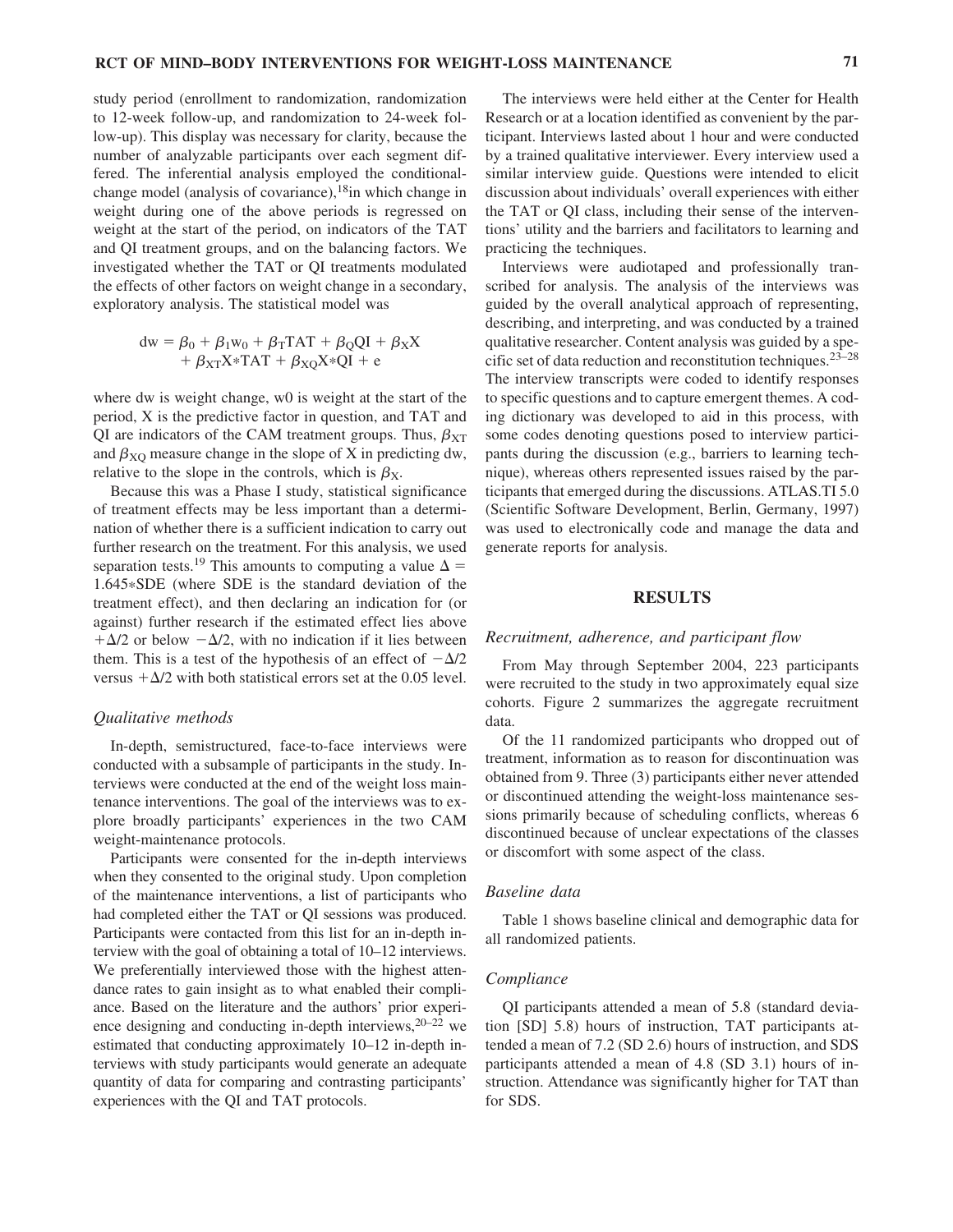

**FIG. 2.** Participant flow. TAT,® Tapas Acupressure Technique® (registered trademarks of Tapas Fleming, L.Ac.); SDS, self-directed support; QI, *qigong*; SD, standard deviation.

Participants provided questionnaire data detailing home compliance and practice. In response to the question, "How often did you use TAT," of 25 respondents at 24 weeks, 6 reported using the technique at least daily, 11 reported using the technique at least weekly, and 8 reported using the technique at least monthly. In response to the question, "How many days per week did you practice *qigong* at least once," of 17 respondents at 24 weeks, 4 reported practicing 3–4 days per week, 4 reported practicing 1–2 days per week, and 9 reported practicing less than 1 day per week. For TAT, 10/25 responded that they were somewhat or very likely to continue using TAT, compared to 3/17 for QI. Thirteen TAT respondents thought the number of group sessions was "just right," whereas 12 recommended an increase in the number of TAT sessions. For QI, 3 thought the number of sessions was "just right," whereas 14 recommended an increase in the number of QI sessions.

# *Quantitative analysis*

*Primary analysis.* Table 2 shows the unadjusted results for all treatment groups and all study periods. The groups were well matched for loss over the weight-loss stage of the study, which was guaranteed by the design-adaptive alloca-

tion. The TAT group was nearly stable throughout the 24 weeks, whereas the SDS group showed a usual weight gain pattern, and the QI group showed a significant weight gain.

The adjusted results are shown in Table 3. TAT had a small advantage over SDS at 12 weeks, which could be attributed to chance. At 24 weeks, however, TAT showed a more substantial benefit over control ( $p = 0.09$ ). The QI results are in the wrong direction at both 12 and 24 weeks, and show significant differences from both other groups at both time points.

The purpose of this Phase I study was to seek an indication for further research. To evaluate the indication for further research, a separation test<sup>19</sup> was used of TAT versus control. The TAT–SDS SDE was 0.71, so the resulting  $\Delta =$  $1.645*0.71 = 1.17$  at 24 weeks, and because the observed effect of  $-1.22$  kg difference exceeds  $1.17/2 = 0.59$ , the indication is for further research on TAT. The separation test at 12 weeks does not give an indication for or against further research on TAT. Because the QI results are in the wrong direction, there is no indication for further research using this protocol.

*Secondary analysis.* In all cases, we found that the modulatory effects of TAT and QI on the relationship of pre-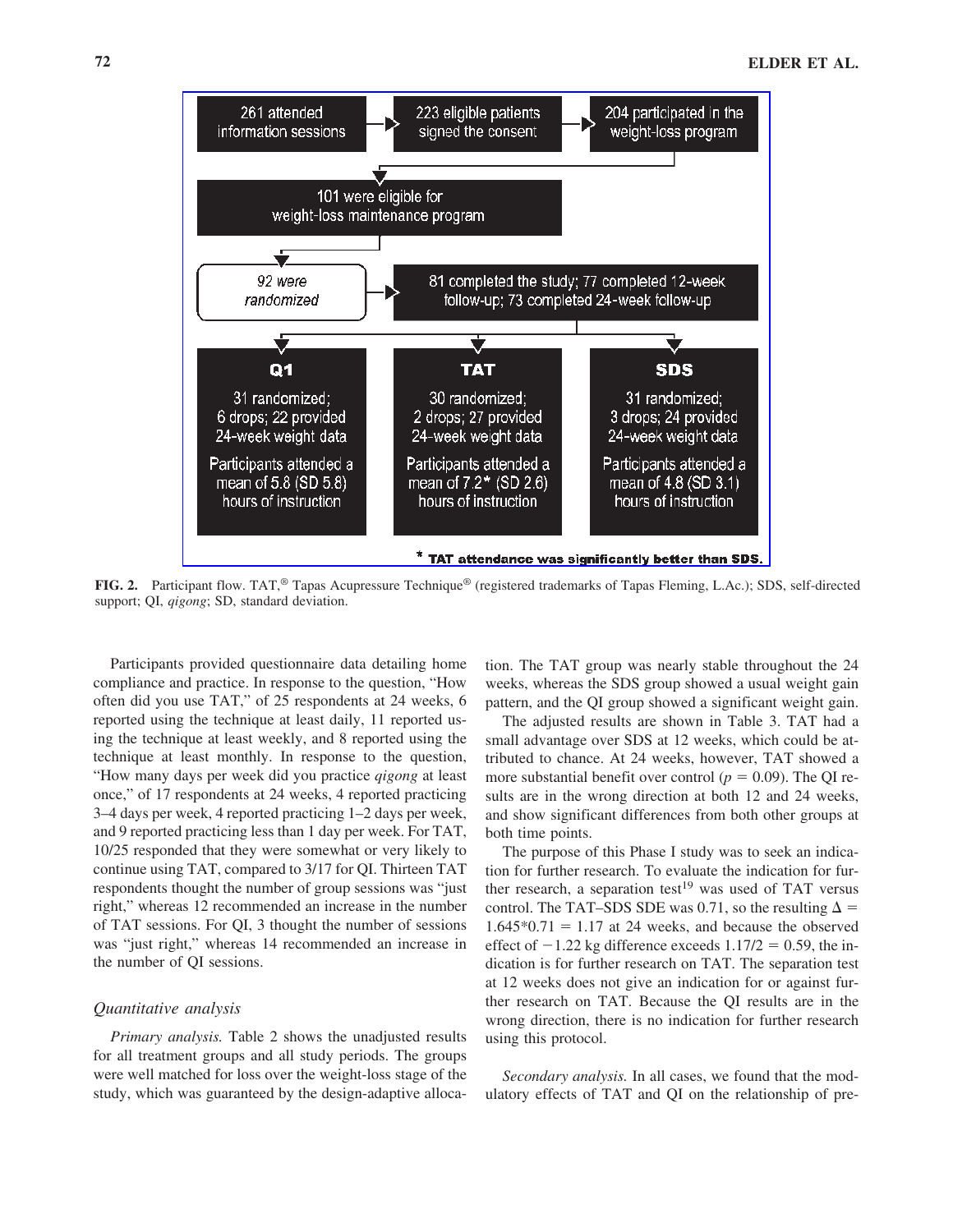# **RCT OF MIND–BODY INTERVENTIONS FOR WEIGHT-LOSS MAINTENANCE 73**

|                                                   | SDS        | <b>TAT</b>  | QI           | Total          |
|---------------------------------------------------|------------|-------------|--------------|----------------|
| Gender                                            |            |             |              |                |
| Male                                              | 5          | 3           | 5            | 13             |
| Female                                            | 26         | 27          | 26           | 79             |
| Age (years, mean and SD)                          | 46.2(11.3) | 47.6 (10.6) | 47.5 (10.5)  |                |
| Education                                         |            |             |              |                |
| Did not complete high school                      |            | $\Omega$    | $\mathbf{O}$ |                |
| Completed high school                             |            |             |              |                |
| Some college                                      | 14         | 11          | 13           | 38             |
| College degree                                    |            | 13          | 6            | 26             |
| Postgrad. work                                    |            | 6           | 12           | 25             |
| Unknown                                           |            | $\Omega$    | $\Omega$     |                |
| Marital status                                    |            |             |              |                |
| Never married                                     | 8          | 5           | 6            | 19             |
| Married                                           | 18         | 16          | 18           | 52             |
| Widowed                                           | 0          |             |              | $\overline{2}$ |
| Divorced                                          |            | 8           |              | 16             |
| Separated                                         |            | 0           |              |                |
| Unknown                                           |            | 0           |              | 2              |
| Annual household income (U.S. dollars, thousands) |            |             |              |                |
| 29 or less                                        |            | 3           |              | 11             |
| $30 - 44.9$                                       | 6          | 9           | 9            | 24             |
| $45 - 59.9$                                       | 3          |             | 5            | 15             |
| $60 - 74.9$                                       | 8          | h           | h            | 20             |
| $75 - 89.9$                                       |            |             |              |                |
| 90 or more                                        | 9          |             |              | 18             |
| Unknown                                           |            |             |              | 3              |

TABLE 1. BASELINE CHARACTERISTICS

SDS, self-directed support; TAT®, Tapas Acupressure Technique® (registered trademarks of Tapas Fleming, L.Ac.); QI, *qigong*; SD, standard deviation.

dictors to weight change was the same, and so we pooled them in Table 4. Although there is some tendency for the CAM treatments to reduce the effects of the predictors, the only rows in Table 4 showing statistical significance are the last two, involving weight loss history (number of previous tries) and historical weight loss (maximum) in lbs. In these cases, the effect of the CAM treatment was to mostly remove the deleterious effect of the weight history variable. Stated another way, patients reporting a previous history of repetitive unsuccessful weight loss regained more weight in the study only if assigned to the SDS intervention ( $p =$ 0.034).

|  |  |  |  | TABLE 2. WEIGHT CHANGES OVER THREE STUDY PERIODS: MEANS (KG), SDS, AND SAMPLE SIZES |  |  |  |  |  |  |  |
|--|--|--|--|-------------------------------------------------------------------------------------|--|--|--|--|--|--|--|
|--|--|--|--|-------------------------------------------------------------------------------------|--|--|--|--|--|--|--|

|                           | <b>SDS</b>   |      |        |              | <b>TAT</b> |        | QI    |      |        |
|---------------------------|--------------|------|--------|--------------|------------|--------|-------|------|--------|
|                           | <b>Start</b> | End  | Change | <b>Start</b> | End        | Change | Start | End  | Change |
| Enroll to randomization   |              |      |        |              |            |        |       |      |        |
| Mean                      | 85.3         | 80.3 | $-5.0$ | 82.5         | 77.0       | $-5.5$ | 84.6  | 79.1 | $-5.5$ |
| <b>SD</b>                 | 14.0         | 14.2 |        | 10.7         | 10.3       |        | 10.3  | 10.2 |        |
| $\boldsymbol{N}$          |              | 31   |        |              | 30         |        | 31    |      |        |
| Randomization to 12 weeks |              |      |        |              |            |        |       |      |        |
| Mean                      | 81.2         | 81.5 | $+0.3$ | 76.6         | 76.5       | $-0.1$ | 77.2  | 78.7 | $+1.5$ |
| <b>SD</b>                 | 14.9         | 15.3 |        | 10.8         | 11.0       |        | 10.0  | 10.4 |        |
| $\boldsymbol{N}$          |              | 26   |        |              | 26         |        | 25    |      |        |
| Randomization to 24 weeks |              |      |        |              |            |        |       |      |        |
| Mean                      | 81.1         | 82.3 | $+1.2$ | 76.5         | 76.6       | $+0.1$ | 78.0  | 80.8 | $+2.8$ |
| <b>SD</b>                 | 14.7         | 15.3 |        | 10.7         | 10.8       |        | 9.7   | 10.2 |        |
| $\overline{N}$            |              | 24   |        | 27           |            |        | 22    |      |        |

SDs, standard deviations; SDS, self-directed support; TAT®, Tapas Acupressure Technique® (registered trademarks of Tapas Fleming, L.Ac.); QI, *qigong*.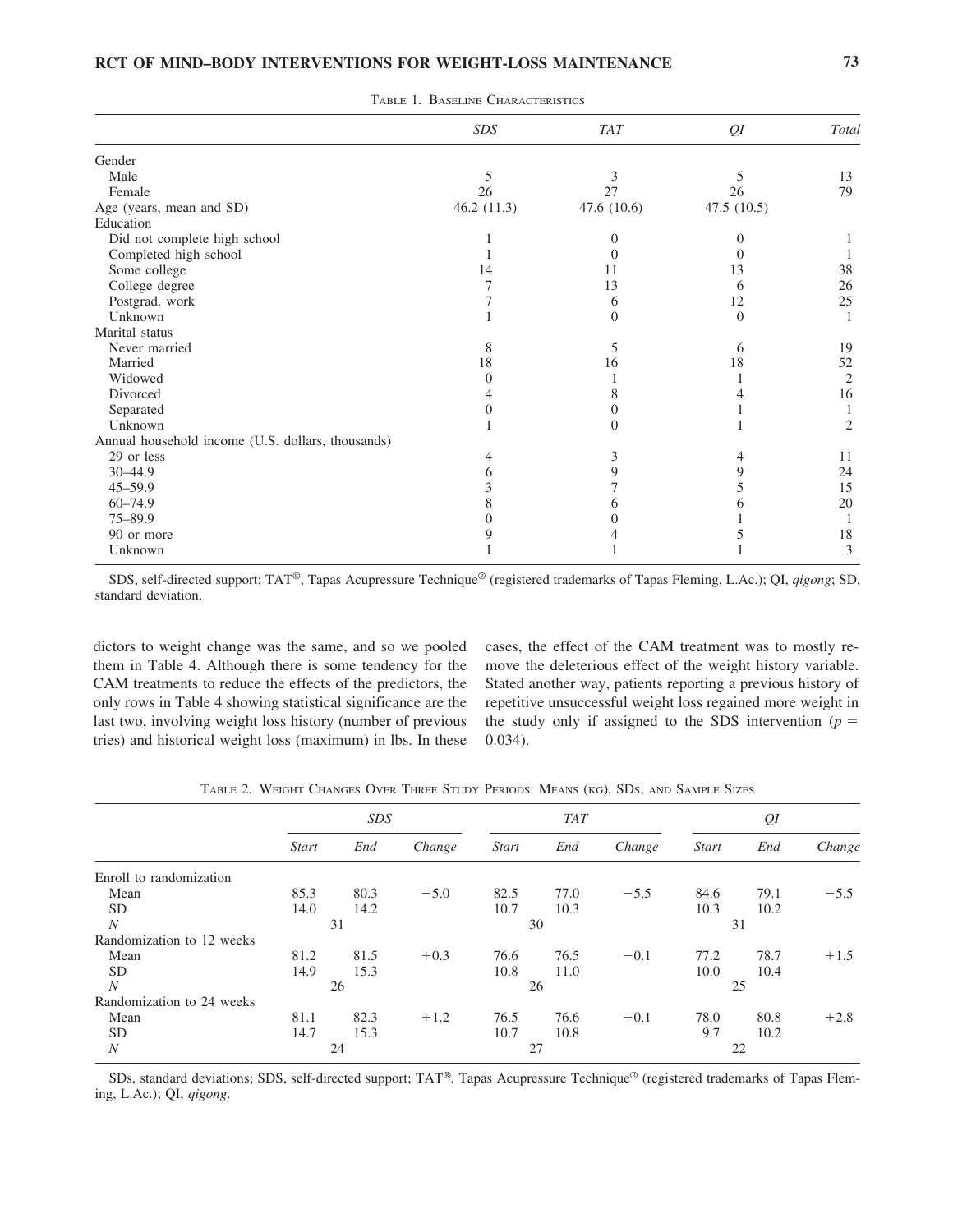TABLE 3. TREATMENT GROUP COMPARISONS OF WEIGHT CHANGE (KG) DURING WEIGHT MAINTENANCE STAGE<sup>a</sup>

| TAT-SDS                              | $OI$ -SDS  |       |        | TAT-OI     |       |         |            |       |
|--------------------------------------|------------|-------|--------|------------|-------|---------|------------|-------|
| Effect                               | <b>SDE</b> | D     | Effect | <b>SDE</b> | D     | Effect  | <b>SDE</b> | D     |
| Randomization to 12 weeks<br>$-0.36$ | 0.51       | 0.479 | 1.03   | 0.51       | 0.047 | $-1.39$ | 0.50       | 0.006 |
| Randomization to 24 weeks<br>$-1.22$ | 0.71       | 0.089 | 1.58   | 0.74       | 0.034 | $-2.79$ | 0.71       | 0.000 |

<sup>a</sup>Adjusted for enrollment weight; weight change over weight-loss stage, age, and gender.

TAT®, Tapas Acupressure Technique® (registered trademarks of Tapas Fleming, L.Ac.); SDS, self-directed support; QI, *qigong*; SDE, standard deviation of effect; *p*, two-sided *p*-value.

# *Qualitative analysis*

A total of 12 completed and transcribed interviews were conducted. Of these, 6 represented participants (5 female and 1 male) assigned to TAT arm, and 6 represented participants (5 female and 1 male) assigned to the QI arm. The following describes participants' three key domains of experience reflected upon in the interviews: effect of the intervention on weight maintenance; effect of the intervention on their general health and wellness; and facilitators and barriers to learning/practicing the techniques.

*Effect on weight-related behaviors.* **TAT:** For the TAT arm, 5 of the 6 participants commented on how the technique impacted their weight maintenance or weight loss efforts. Participants reported almost immediate help in curbing cravings, controlling overeating, and sticking to a "good eating plan" directly after the use of TAT for these purposes:

I did it for eating and cravings. In particular, I have this brownie habit. At the afternoon break at work at 3 o'clock, the cafeteria has this chocolate brownie that calls to me every single day! So we worked at one of the classes on this brownie craving and it went away. I mean 3 o'clock came and went and I didn't think about it!

Three (3) participants also used TAT for improving their sleep and relaxation as a means to help with their weight maintenance. These participants felt that using TAT for improving sleep and increasing relaxation would assist them in their efforts to eat well and continue to maintain or lose weight:

I knew before I started this study that when I'm stressed, I eat. Because of that I have to have things in place to help relieve that stress. This technique helps with relieving stress, and therefore I don't reach for food quite so often. So it's had a big impact.

**QI:** Most of the participants interviewed in the QI arm reported either maintaining their weight during the class or

|                       |          | 12 Weeks<br>post<br>randomization |        |          | 24 Weeks<br>post<br>randomization |       |
|-----------------------|----------|-----------------------------------|--------|----------|-----------------------------------|-------|
|                       | TAT & OI | <b>SDS</b>                        | p      | TAT & QI | <b>SDS</b>                        | p     |
| Age                   | 0.002    | 0.014                             | 0.771  | 0.024    | 0.020                             | 0.959 |
| BMI                   | $-0.630$ | $-1.00$                           | 0.385  | $-0.924$ | $-0.873$                          | 0.935 |
| Male                  | 1.385    | 0.427                             | 0.497  | 2.629    | 0.542                             | 0.370 |
| Original weight loss  | $-0.046$ | 0.278                             | 0.447  | $-0.015$ | $-0.015$                          | 0.997 |
| Baseline weight       | 0.015    | 0.022                             | 0.872  | 0.017    | 0.033                             | 0.796 |
| Absorption            | 0.040    | $-0.094$                          | 0.083  | 0.063    | $-0.043$                          | 0.370 |
| Social support        | $-0.024$ | $-0.054$                          | 0.651  | $-0.042$ | $-0.115$                          | 0.525 |
| Depression            | $-0.010$ | 0.106                             | 0.592  | $-0.112$ | 0.283                             | 0.203 |
| Expectancy            | 0.097    | 1.359                             | 0.518  | 0.777    | 2.582                             | 0.537 |
| Weight loss hx (freq) | 0.150    | 1.119                             | 0.048  | 0.262    | 1.279                             | 0.185 |
| Weight loss hx (lb)   | $-0.075$ | 0.711                             | 0.0006 | 0.023    | 0.767                             | 0.034 |

TABLE 4. IMPACT OF CAM INTERVENTIONS ON MODULATION OF WEIGHT CHANGE (KG) BY BASELINE FACTORS

Entries are modulatory effects of the group indicated by the column (the effect of a one-unit change in the variable on the left on weight change over the period, within the column group). *p*, *p*-value for testing difference between the groups; CAM, complementary and alternative medicine; TAT®, Tapas Acupressure Technique® (registered trademarks of Tapas Fleming, L.Ac.); SDS, self-directed support; QI, *qigong*; BMI, body mass index; hx, history.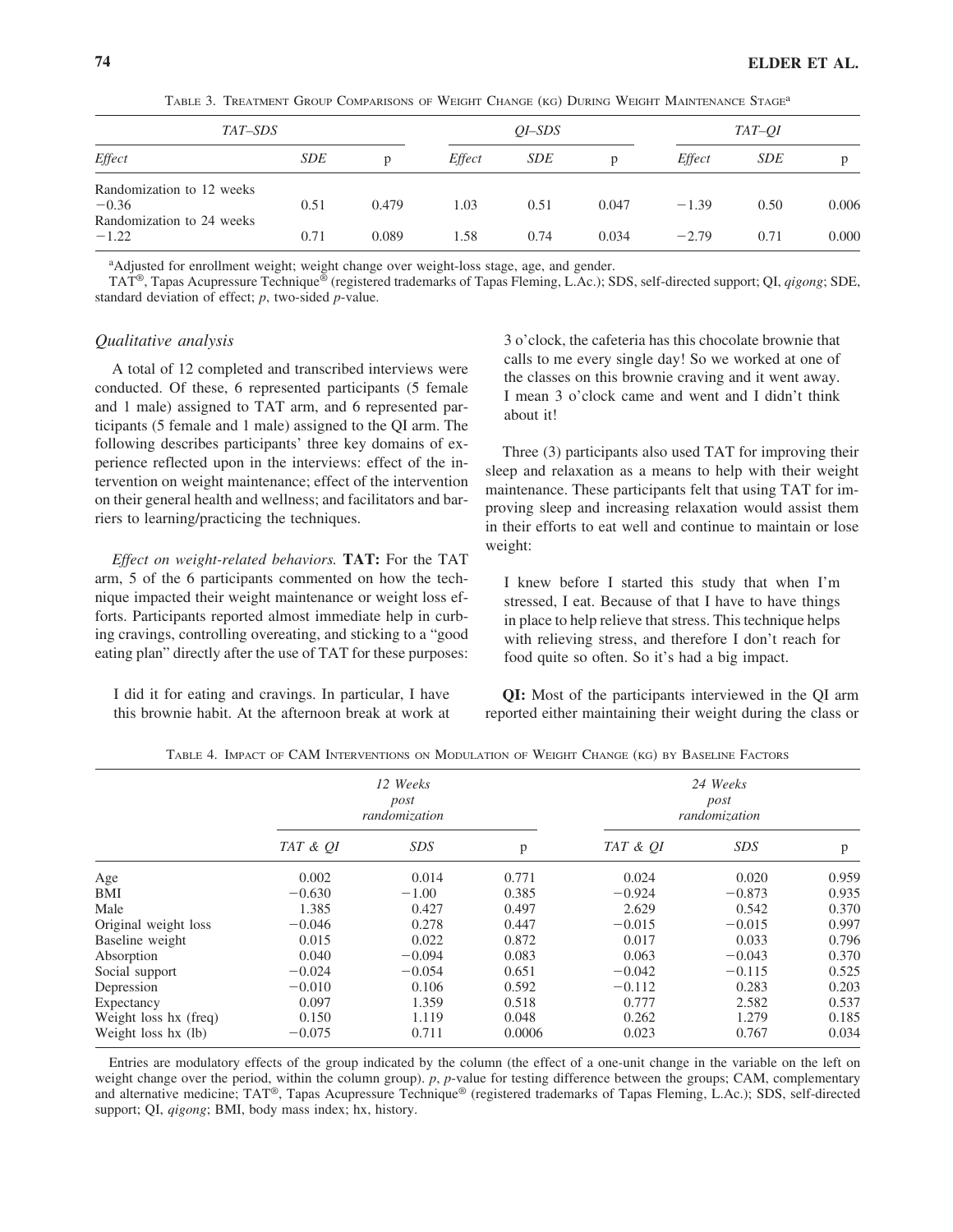gaining slightly. Additionally, one participant reported losing weight during the QI class, which the participant directly attributed to QI. Although the participant considered the effect of QI on her weight loss a "bit of a mystery," the participant recognized a distinct pattern of frequent urination after each class session or personal practice:

I actually did better with my weight loss when I added in the *qigong*—I lost an additional 10 pounds. . . . I don't know how it works or why it works but it seemed to have a diuretic effect. I noticed that on a regular basis over and over again. . . . And I do think the movement is a good energy burner and the meditation definitely helps focus your thoughts away from snacking and eating.

Although participants' experiences varied as to whether they found the specific QI techniques for weight loss or hunger management helpful, they all seemed to *philosophically* believe that the practice of *qigong* could help them with their overall health, and thus their weight-loss maintenance efforts:

I think it's got potential. If somebody wants to step out of the ordinary and take responsibility for their own health a little bit, I think it's got strong possibilities.

*Effect on overall health and well-being.* **TAT:** In addition to the positive impact of TAT on eating behaviors, the five participants who actively used TAT reported using it specifically and successfully for stress reduction and relaxation:

It's almost an immediate effect and getting into the pose makes a difference. With my disease I know my lungs pretty well, so breathing is not effortless. . . . I could tell it just as soon as I got into the position. My [breathing] slowed and got deeper.

Other participants had success applying the technique in the following specific ways: to decrease hot flashes at night (2 participants); to lessen an allergic reaction (2 participants); and to decrease heartburn symptoms (1 participant). For these conditions, participants reported fairly immediate positive effects.

I applied it to a time when I got into poison oak and it's actually quite toxic to me when I get it. I get it quite easily. So I immediately did TAT so that my body wouldn't absorb the oils of the poison oak, and then cleansed, and then did TAT again and never broke out. I swear that mental state on whether or not the body is going to absorb the oils worked. That was a very good success story that I was real happy with.

**QI:** Although participants' experiences varied as to the impact of the QI on weight-loss maintenance, participants had more to say about how they perceived *qigong* positively benefiting their overall health and well-being. All of the participants interviewed reported feeling energized after the class or personal practice sessions. This was often the first thing participants would describe when asked about how the QI impacted them:

You feel invigorated. . . . You can feel the effect of the *qi* building up in your body. I don't sense much in my abdomen, in general, but I do sense a lot around my hands, around my head and around my face. There were times when I felt this overwhelming energy around my forehead. . . . and it would actually like lift you and you would be a little bit brighter going into whatever you are doing for your day. You would kind of expect things to go a little easier for you.

Participants also described feeling an increased level of calmness, peace, and relaxation after the classes or personal practice sessions. They would describe a shift in their outlook that included an increased ability to cope with stress, an elevated mood, and a sense of being more positive and easygoing about life. Descriptive words that repeatedly came up when participants were describing the health benefits of the class included "more energy," "positive," "peaceful," "relaxed," and "less stress."

Positive thinking and self-affirmation and all of that positive energy. That's what it amounted to. . . . I don't know about weight loss or weight maintenance, but I did find a more positive outlook and peace. It would take the stress right out of you. I know that stress causes a lot of health problems. From that standpoint alone it's beneficial.

*Facilitators and barriers to learning or using the technique.* **TAT:** Participants described two primary facilitators that increased the chances of success. One facilitator to success was applying TAT to very specific, focused issues, such as specific food cravings (i.e., brownie) or concrete health issues (i.e., hot flashes or allergic reactions). Another facilitator was being fully present, focused, and mentally committed to the process when applying the technique:

I believe that you need to be totally committed and in a full mental state even if it's only 30 seconds long or 4 seconds long, whatever you take for that moment. I think your body is very powerful and able to overcome many, many things.

Most participants found the technique easy to use and practice outside of the class sessions. Participants thought the number of classes for learning the technique was ap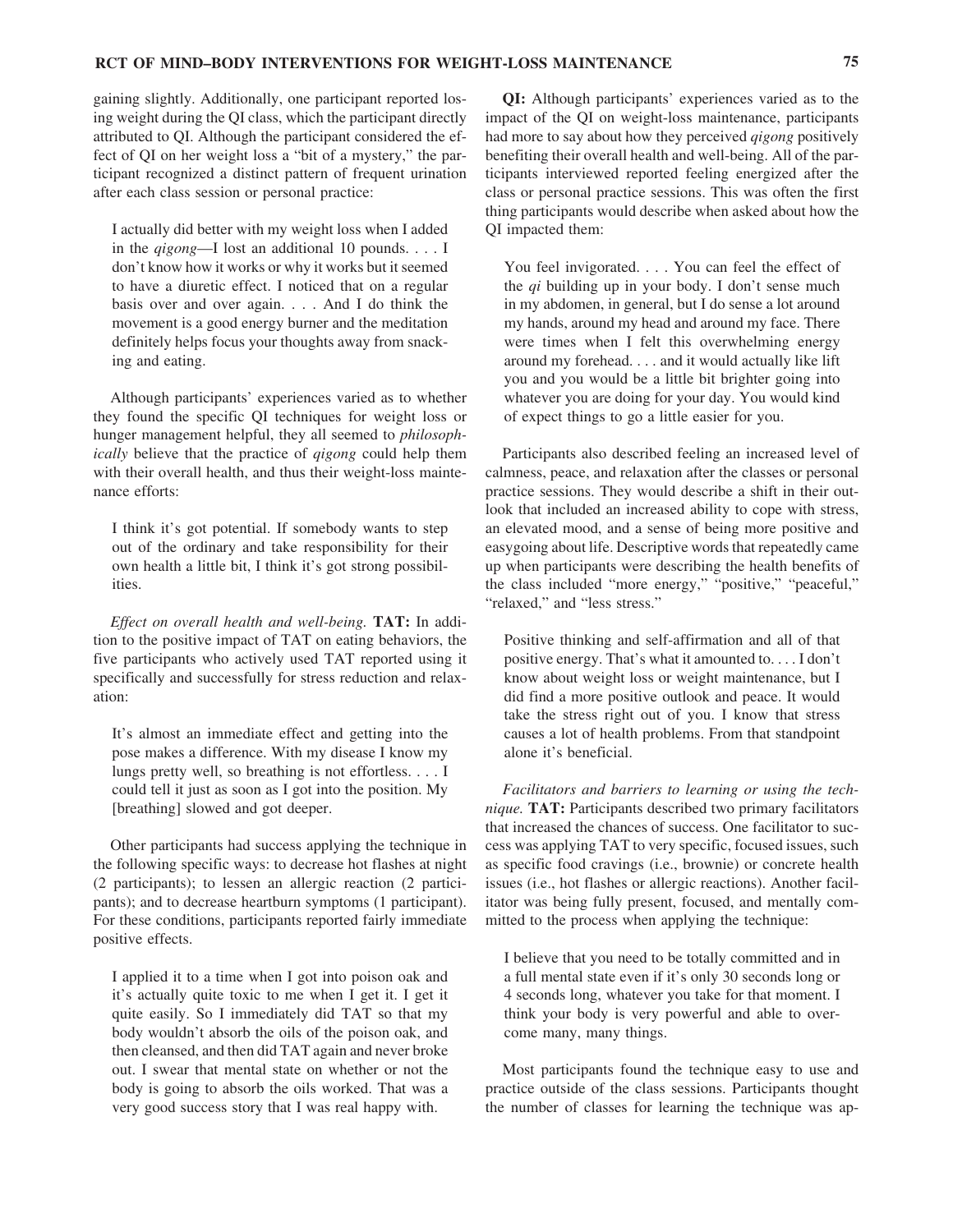propriate. Overall, participants felt that TAT was easy to learn, very portable and flexible, and, most importantly, that you could experience almost immediate positive benefit:

I couldn't believe how easy it was. It's a very easy technique to use. The difficulty is remembering to use it when you need it! Surprisingly, it works.

For the most part, participants shared only very mild barriers to learning and using TAT. Barriers to success included experiencing life stressors such as new jobs or the holidays; being too broad in their focus or application of the technique; or being too mentally distracted when applying the technique.

**QI:** Participants interviewed from the QI identified three areas that facilitated their understanding, learning, and practice of *qigong*. A primary facilitator for these participants was the instructor. Participants found the instructor to be highly authentic, skilled, and knowledgeable. Participants commented on how the instructor was obviously a "master" of *qigong* because he embodied health, vitality, and energy from the participants' perspective:

What continued to keep me interested is the instructor was absolutely awesome. You could tell he was consumed with the fact that this was such a wonderful healing exercise for the body. His commitment kind of walked me through this awkward new place that *qigong* was for me. Every time I went I continued to be impressed with it.

Participants described two other facilitators to learning and practicing the technique. Participants felt that learning this technique in a group setting was beneficial, and that the experiential nature of the class facilitated understanding and learning of the technique:

I liked the feeling of all of the energy. I liked actually being able to feel what he was explaining to us. . . . I liked that fact that he was teaching *qigong* and he was explaining things to us. I liked the fact that I could actually get a sense or taste of what he was teaching us as opposed to it being more ambiguous. . . . I actually got to *experience* what he was talking about.

Participants in the QI tended to have more to say about the barriers to understanding, learning, and practicing *qigong* than about the facilitators. Participants' described experiencing barriers in three main areas: understanding the concept/philosophy behind *qigong*; learning the movements; and practicing outside of class sessions.

Several participants noted that one of the main barriers to understanding the concept and philosophy of *qigong* was overcoming the "Westerner hurdle" or "mindset" that was quite different from the instructor's Eastern/Oriental culture and belief system:

A lot of his explanation is very general Oriental kind of belief that the *qi* energy is universal. The *yin* and the *yang* pull together. In a Western culture, that just was sort of "plop" to me and I needed a little more. I would be fascinated to learn more of a "nuts and bolts" approach to why it works.

In addition to wanting a more basic Western-style introduction and explanation of *qigong*, participants also found learning the movements of the technique to be challenging. Participants described learning *qigong* as a "complicated process" that initially looked simple or obvious but was deceptively hard once they started applying the movements. In part this was because of learning something so "foreign" and "new." As an example, the movement of "shaking" was repeatedly brought up by participants as something that looked easy, but was actually experienced as difficult and uncomfortable:

I think this exercise, which is basically just shaking, there was no instruction of how you were supposed to shake, I could feel in myself and see it in other people that people were unsure how to shake. It wasn't just the first week but even later on I sensed some discomfort about that.

Additionally, participants also felt that the overall goal of the class might have been "unrealistic." They felt that too much was being taught in a limited timeframe. Participants repeatedly mention that there were not enough classes to help them feel like they truly "ingrained" or "solidified" the movements.

Participants identified several challenges to *qigong* practice at home: space, time, and privacy. Participants felt that the movements required space to do them in, so finding an appropriate place at work, home, or while traveling was difficult. Participants also felt that completing a *qigong* session takes time—around one half hour—that participants described as difficult to accommodate into their busy schedules. For some participants, the time to complete the *qigong* practice at home interfered with their available time to engage in other Western-style exercises. Participants also spoke frequently again of the "oddness" of the movements, such as shaking, and how they felt that *qigong* is not sufficiently known or "socially acceptable" for them to feel comfortable practicing it in a public setting such as a park or at work:

The barrier that I saw was that you sort of need a place to do it. You need to make a commitment of a place and time. You know, where walking is socially ac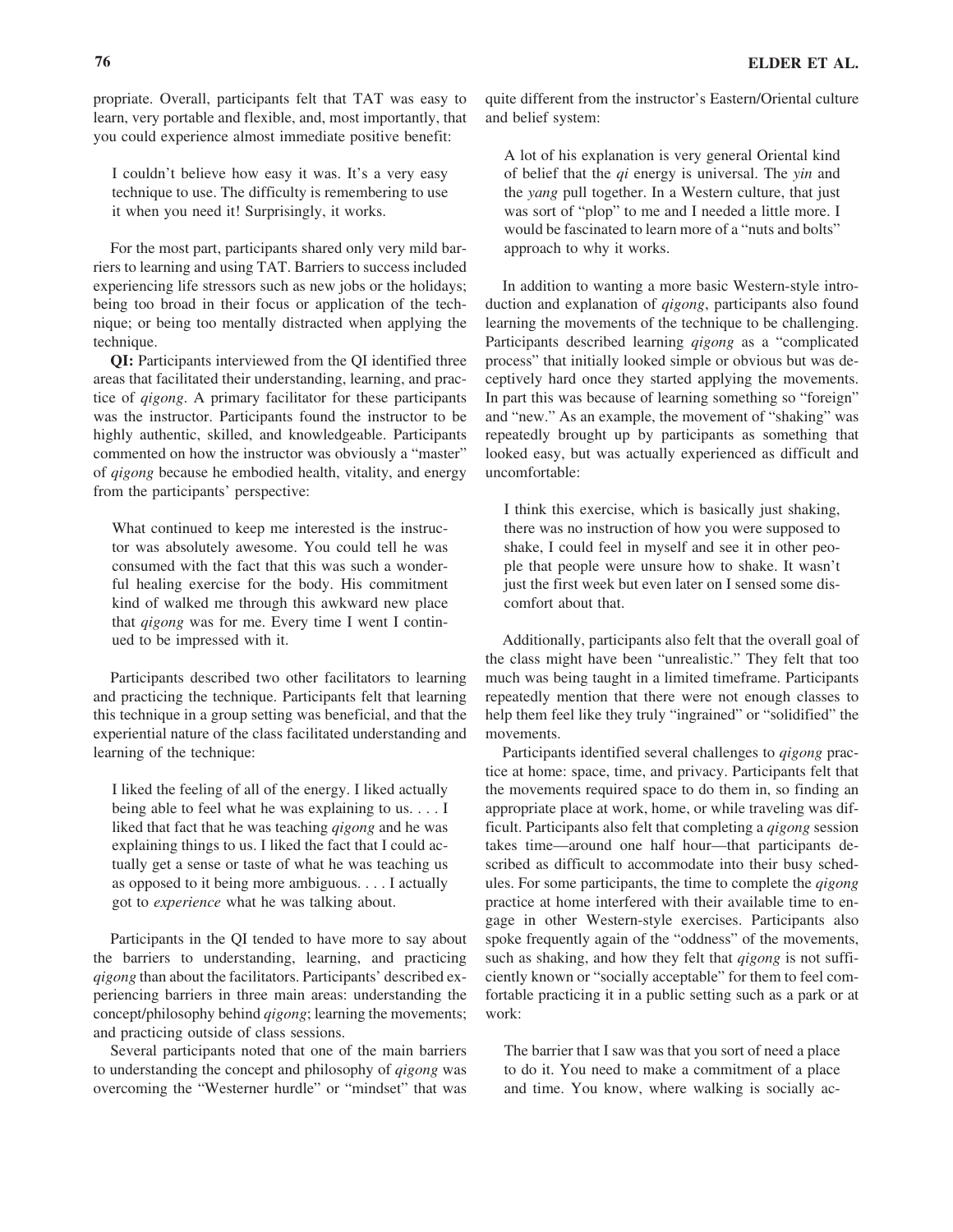cepted—you can do it anywhere and anytime. But this I felt you had to make arrangements to do it.

*Summary.* A synopsis of the qualitative data is provided in Table 5.

*Adverse events.* No significant study-related adverse events were reported.

## **DISCUSSION**

Our results suggest that TAT warrants further research as a potential intervention for weight-loss maintenance. TAT participants demonstrated superior adherence and compliance, with qualitative data suggesting that patients found the technique easy to learn, easy to apply, and helpful for managing food cravings and stress. Additionally, TAT was relatively inexpensive to administer (costing approximately \$150/participant), and quantitative data showed that TAT potentially may be effective for achieving weight-loss maintenance, compared to controls.

TAT participants maintained on average 5.4 kg of their original 5.5-kg weight loss at 24 weeks. Pooled data<sup>2</sup> from previous studies show that among participants receiving long-term behavioral weight-loss maintenance treatments, averaging 41 sessions during 54 weeks, patients maintained on average 10.3 kg of their initial 10.7-kg weight loss. Despite the relatively low intensity of the intervention, the weight-loss maintenance data for TAT appear competitive. In addition, patients in previous trials have generally maintained their weight loss only as long as they continued attending maintenance sessions, whereas the TAT group maintained weight loss at week 24 despite ces-

sation of the intervention at week 12. Interventions in previous trials have also suffered from the perceived difficulty that they may be monotonous or boring, whereas patient interview data for TAT showed that participants found the technique engaging and useful. Our secondary analysis suggested that patients reporting a previous history of repetitive unsuccessful weight loss regained more weight in this study only if they were assigned to the control intervention  $(p = 0.034)$ . Thus, the mind–body approach may provide participants with a compelling tool that can be successfully applied after instruction has ended.

Weight-loss data for the QI was significantly worse than those of both other groups at 12 and 24 weeks. Qualitative data suggested that although patients found the technique promising, particularly in terms of effects on overall wellbeing, there were many barriers to successful implementation. It appears likely that the QI offered in this study was structurally insufficient. We attempted a QI of only 10 hours in order to match contact hours among groups, thus dramatically limiting the QI to fit the methodological requirements of the study design. In this case, the experimental constraint may have proven highly detrimental to the clinical intervention. Interview data suggested that future studies of *qigong* should be carried out with consideration to the following protocol modifications:

- Offer more classes, over a longer timeframe
- Teach a minimum set of movements initially as a basic instruction
- Provide during the first meeting a "Western nuts and bolts" explanation of *qigong*
- Create opportunities for participants to practice together outside of class

|                  | QI                                                                                                                                                                                                          | <b>TAT</b>                                                                                                                                                                                      |
|------------------|-------------------------------------------------------------------------------------------------------------------------------------------------------------------------------------------------------------|-------------------------------------------------------------------------------------------------------------------------------------------------------------------------------------------------|
| Effect on weight | Theoretically could help with weight control,<br>but the instruction sequence offered to study<br>participants was too brief and lacked clear<br>explanations of the concept and related<br>movements.      | Helpful tool for curbing food cravings and<br>controlling overeating. Also perceived to be<br>a helpful stress management technique in<br>relation to eating and exercising behaviors.          |
| Other effects    | Participants felt more energetic, calm, and<br>relaxed immediately after the class sessions<br>and also experienced an increased sense of<br>peacefulness and optimism after practicing<br>the technique.   | Used effectively by some participants for other<br>medical conditions, including hot flashes,<br>allergies, and esophageal reflux. Helpful for<br>improving sleep, restfulness, and relaxation. |
| Compliance       | Perceived as somewhat foreign and complex.<br>Not enough classes were offered to<br>adequately teach the technique. Home<br>practice difficult because it potentially<br>requires space, privacy, and time. | Portable, practical, and relatively easy to learn<br>and use. Ongoing practice of TAT facilitated<br>by the fact the technique can be applied<br>quickly (less than 15 minutes).                |

TABLE 5. SYNOPSIS OF PATIENT INTERVIEW DATA

SDs, standard deviations; SDS, self-directed support; TAT,® Tapas Acupressure Technique® (registered trademarks of Tapas Fleming, L.Ac.); QI, *qigong*.